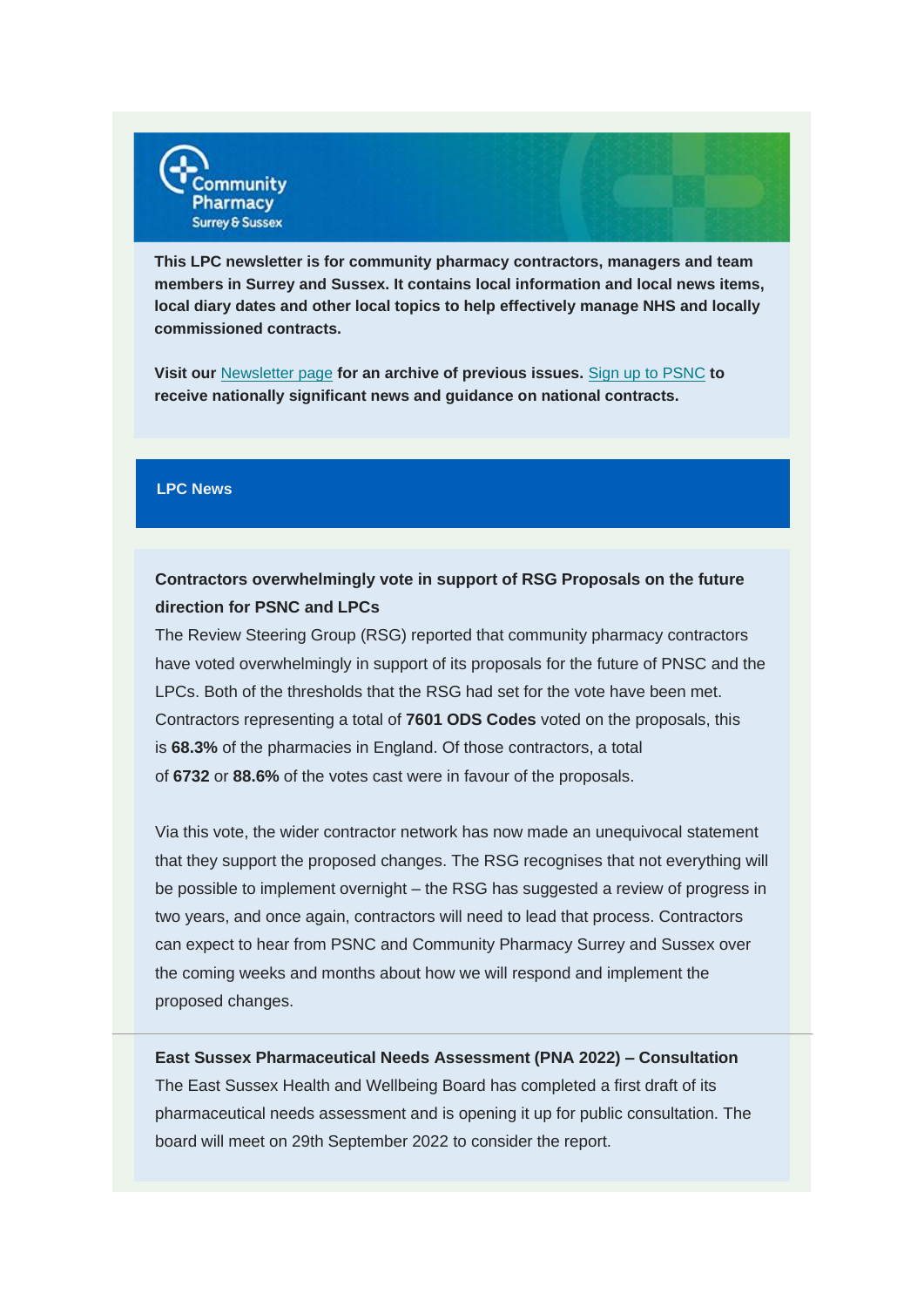Please could you let East Sussex Health and Wellbeing Board know if there is any further information you feel should be included and any comments or observations you may have on the PNA report. This is now available online [here](https://communitypharmacyss.us7.list-manage.com/track/click?u=33f7e892f0f58b8b9ecc659cf&id=720fc9c9e5&e=2bf65ab530).

You can either add these directly to the consultation website or send via e-mail to [Nick.Kendall@eastsussex.gov.uk](mailto:Nick.Kendall@eastsussex.gov.uk).

Please can you reply by 30th July 2022 if you wish to contribute. Thank you for taking time to read the report and for your contribution to developing pharmacy services in East Sussex over the next three years.

**West Sussex Pharmaceutical Needs Assessment (PNA 2022) – Consultation** The West Sussex Health and Wellbeing Board has now published its draft Pharmaceutical Needs Assessment (PNA) 2022 and is consulting organisations, community groups and residents for feedback on the draft report. The PNA assesses the current and future pharmaceutical service needs of the West Sussex population and is used by NHS England and NHS Improvement when considering applications for changes to existing services and for new pharmacies, dispensing doctors or appliance contractors.

You are invited to **share your views on the draft PNA**. The consultation is **open from Monday 20 June until Sunday 28 August 2022**. The draft PNA can be found on their website at [www.westsussex.gov.uk/pna](https://communitypharmacyss.us7.list-manage.com/track/click?u=33f7e892f0f58b8b9ecc659cf&id=48e6840275&e=2bf65ab530) or on the West Sussex [Consultation](https://communitypharmacyss.us7.list-manage.com/track/click?u=33f7e892f0f58b8b9ecc659cf&id=0debd5cfa4&e=2bf65ab530)  [hub](https://communitypharmacyss.us7.list-manage.com/track/click?u=33f7e892f0f58b8b9ecc659cf&id=0debd5cfa4&e=2bf65ab530).

## **Local Services**

### **10 Top tips for pharmacies delivering GP CPCS in Surrey & Sussex**

- 1. Ensure all pharmacy colleagues are familiar with the service CPCS Advanced Service Specification.
- 2. Ensure sufficient colleagues have access to the pharmacy NHS.net shared inbox and are checking regularly throughout the day for notifications.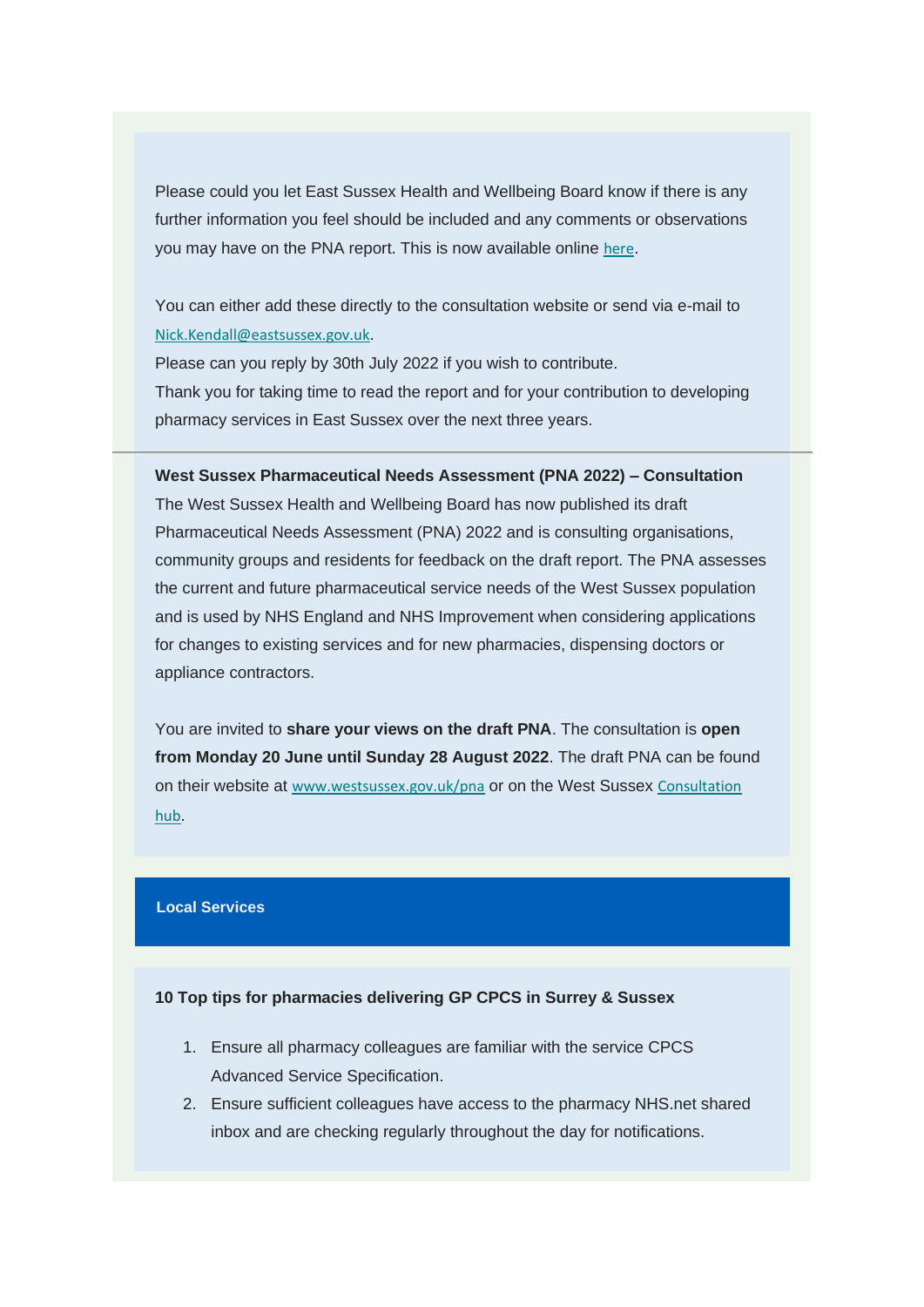- 3. Ensure the dispensary team build into the day the routine of checking [PharmOutcomes](https://communitypharmacyss.us7.list-manage.com/track/click?u=33f7e892f0f58b8b9ecc659cf&id=23fb01642e&e=2bf65ab530) at least twice a day – once in the morning and again at 4pm – to ensure all referrals are picked up and patients are contacted the same day if the referral is received before 4pm.
- 4. Plan time in the day to contact the referred patients and ensure locums are doing the same.
- 5. If you are using an alternative provider for NHS111 CPCS referrals, you will still need to check PharmOutcomes for GP CPCS referrals.
- 6. Include sufficient detail in all sections of the Consultation Outcome form on PharmOutcomes – the GP gets a copy of this back for the patient's notes.
- 7. Contact the referring GP surgery if you need to escalate a patient back to the GP.
- 8. Notify local GP practices if you are unable to accept referrals for a short time (e.g. temporary IT issue), or contact the DoS helpline on 0300 0200 363 for a temporary withdrawal of the service (e.g. temporary pharmacy closure).
- 9. Make sure you get paid for the work you have done! When you have spoken to the patient complete the Consultation Outcome form, even if they are feeling better now or need to be escalated or signposted – if you have advised the patient, you have completed the CPCS.
- 10. Contact Jess Turner at [gpcpcs@communitypharmacyss.co.uk](mailto:gpcpcs@communitypharmacyss.co.uk) or 07483 430420 for any GP CPCS queries.

A webinar produced by CPSS is available [here](https://communitypharmacyss.us7.list-manage.com/track/click?u=33f7e892f0f58b8b9ecc659cf&id=53d2bd6464&e=2bf65ab530) on top tips for the GP CPCS service.

If your pharmacy would like a reminder of when referrals are received into PharmOutcomes a PharmAlarm is available to support with this. Further information is available [here](https://communitypharmacyss.us7.list-manage.com/track/click?u=33f7e892f0f58b8b9ecc659cf&id=a97ab5afdf&e=2bf65ab530). Note there is a charge for this device.

**Daily claiming is now available for the Hypertension Case-Finding Service** The NHS Business Services Authority has advised that claims for the Hypertension Case-Finding Service can now be entered each day onto the Manage Your Service (MYS) platform.

The change means that pharmacies can submit service activity daily throughout the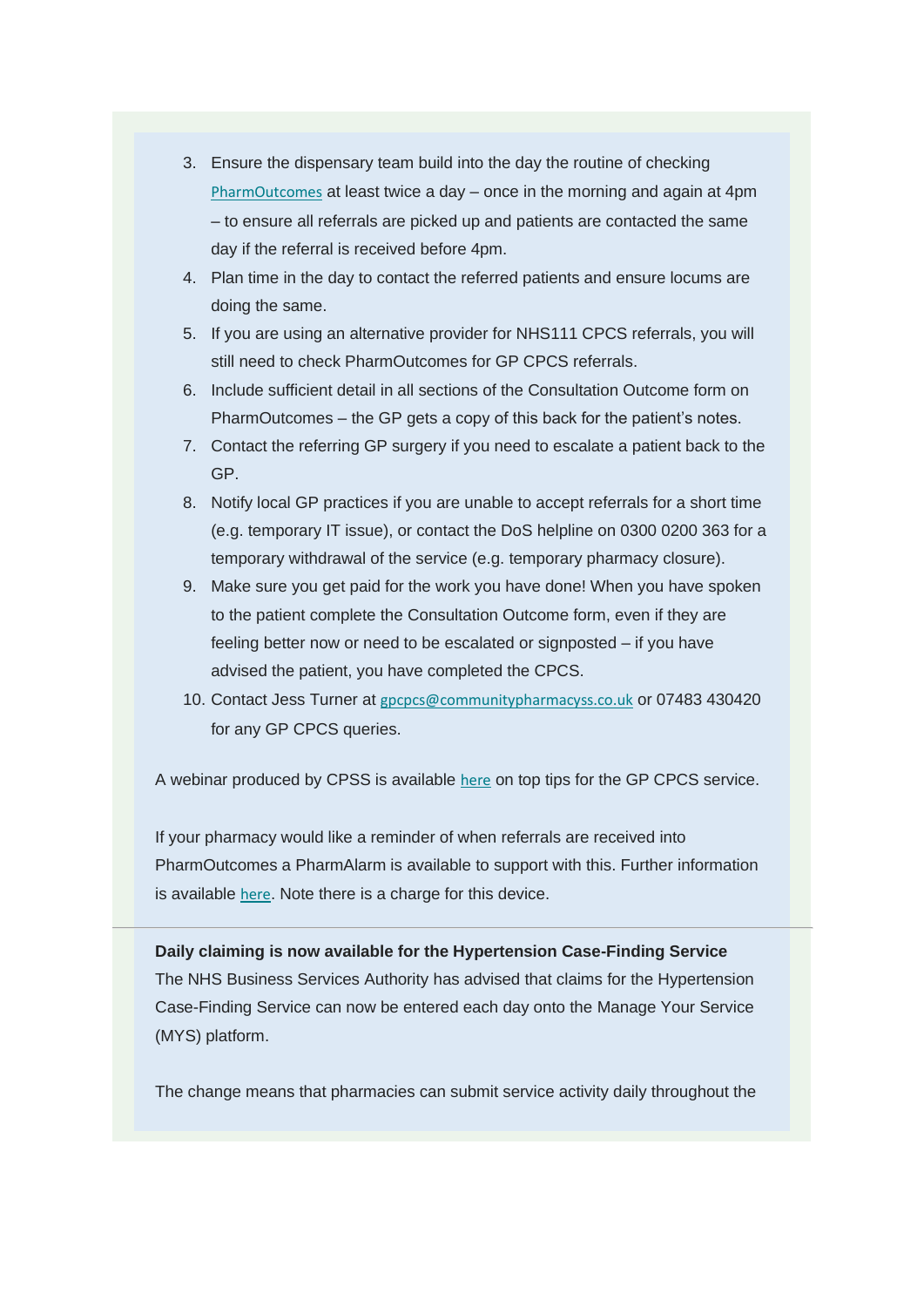month. However, contractors still need to review and submit their data by the 5th of the following month. **[Read more.](https://communitypharmacyss.us7.list-manage.com/track/click?u=33f7e892f0f58b8b9ecc659cf&id=f01b486629&e=2bf65ab530)**

#### **CPPE Hypertension case finding service support document**

CPPE has created a support document which can be found [here](https://communitypharmacyss.us7.list-manage.com/track/click?u=33f7e892f0f58b8b9ecc659cf&id=7ad03b4ea1&e=2bf65ab530), which sets out the support available from CPPE for pharmacy teams setting up a Hypertension casefinding service.

#### **Sussex Substance Misuse Service**

Please remember to file prescriptions in your usual filing system received by recorded post for your substance misuses services once they have been signed. There have been some recent instances where prescriptions have been misplaced.

#### **Sussex CGL Pharmacy Prescription change ticket**

CGL have created this pharmacy script change ticket that will go out with new prescriptions where there has been a mid-prescription change for a patient. This advises that all further issues should be cancelled in any remaining prescriptions for the dates stated and the new prescription started, the aim is to reduce the risk of errors, this ticket will be attached to the new prescription(s).

| <b>Please Note:</b>                                                                                                                               | Change<br>Grow<br>Live |
|---------------------------------------------------------------------------------------------------------------------------------------------------|------------------------|
| The attached prescription is <b>NEW</b> and it<br>replaces any prescriptions you have covering<br>same dates. Any previous scripts can be voided. | the                    |
| Additional Information:                                                                                                                           |                        |
| Many Thanks<br>Any queries please call the number below<br>01273731900                                                                            |                        |

#### **Training**

#### **2022 vaccination dates are now available for vaccination training**

Listed are some of the training providers that have courses running near Sussex and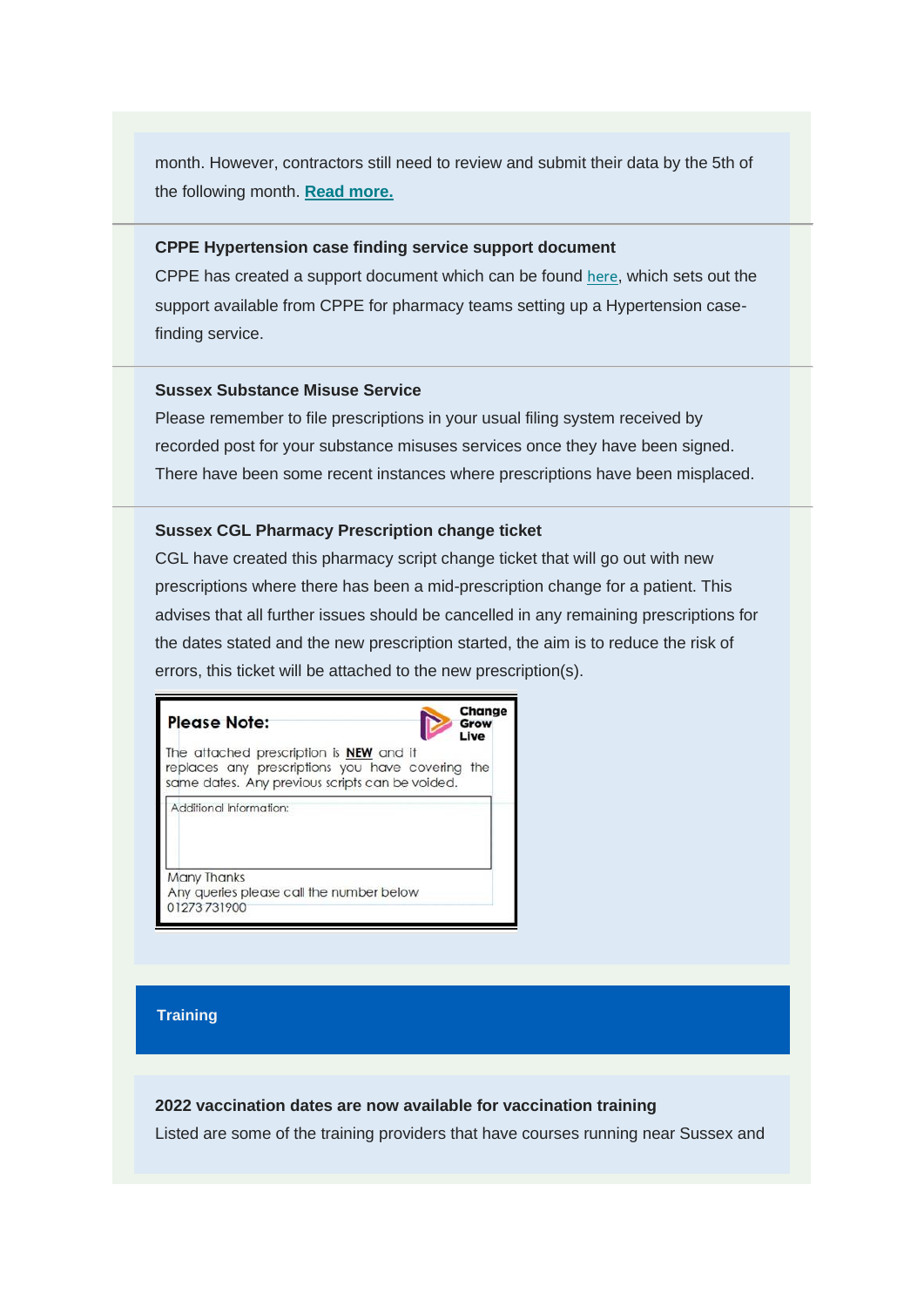Surrey – **note there will be other companies available as well**. These are all for the face-to-face courses.

ECG have courses running in London, Reading, Brighton and Kent (Tunbridge Wells). If you are an NPA member you can also book this via them at a discounted price.

[https://ecgtraining.co.uk/product/fullvaccinetraining/](https://communitypharmacyss.us7.list-manage.com/track/click?u=33f7e892f0f58b8b9ecc659cf&id=721e6d288c&e=2bf65ab530).

Avicenna have courses running in London, Brighton and Kent (Tunbridge Wells). [https://avicenna.org/vaccination-training/](https://communitypharmacyss.us7.list-manage.com/track/click?u=33f7e892f0f58b8b9ecc659cf&id=5e272f0bd5&e=2bf65ab530).

Alliance Healthcare haven't released their venues yet – so you need to send an email to register interest.

[https://www.alliance-healthcare.co.uk/pharmacies/flu-vaccination-training](https://communitypharmacyss.us7.list-manage.com/track/click?u=33f7e892f0f58b8b9ecc659cf&id=b71f1309c2&e=2bf65ab530).

**Surrey Sexual Health Service C-card and Chlamydia / Gonorrhoea Testing Thu, 14 July 2022 19:30 – 21:00.**

**This training event is specifically designed for pharmacies who intend to or are providing C cards, EHC and Chlamydia / Gonorrhoea Testing.**

The aim of the session is to explain the Chlamydia and Gonorrhoea testing Programme in Surrey, to provide an overview of Sexually Transmitted Infections, to provide a clear understanding of the C-card Scheme and support the training requirements of the service specification. [Surrey Sexual Health Service C-card and](https://communitypharmacyss.us7.list-manage.com/track/click?u=33f7e892f0f58b8b9ecc659cf&id=325d62a026&e=2bf65ab530)  [Chlamydia / Gonorrhoea Testing Registration, Thu 14 Jul 2022 at 19:30 | Eventbrite](https://communitypharmacyss.us7.list-manage.com/track/click?u=33f7e892f0f58b8b9ecc659cf&id=325d62a026&e=2bf65ab530).

## **Newsletters**

To read the latest edition of the NHSE&I Primary Care Bulletin click [here](https://communitypharmacyss.us7.list-manage.com/track/click?u=33f7e892f0f58b8b9ecc659cf&id=49dddaede3&e=2bf65ab530). To read the CPPE summer newsletter for the South East click [here](https://communitypharmacyss.us7.list-manage.com/track/click?u=33f7e892f0f58b8b9ecc659cf&id=1bff5749de&e=2bf65ab530).

**Additionally you might be interested in......**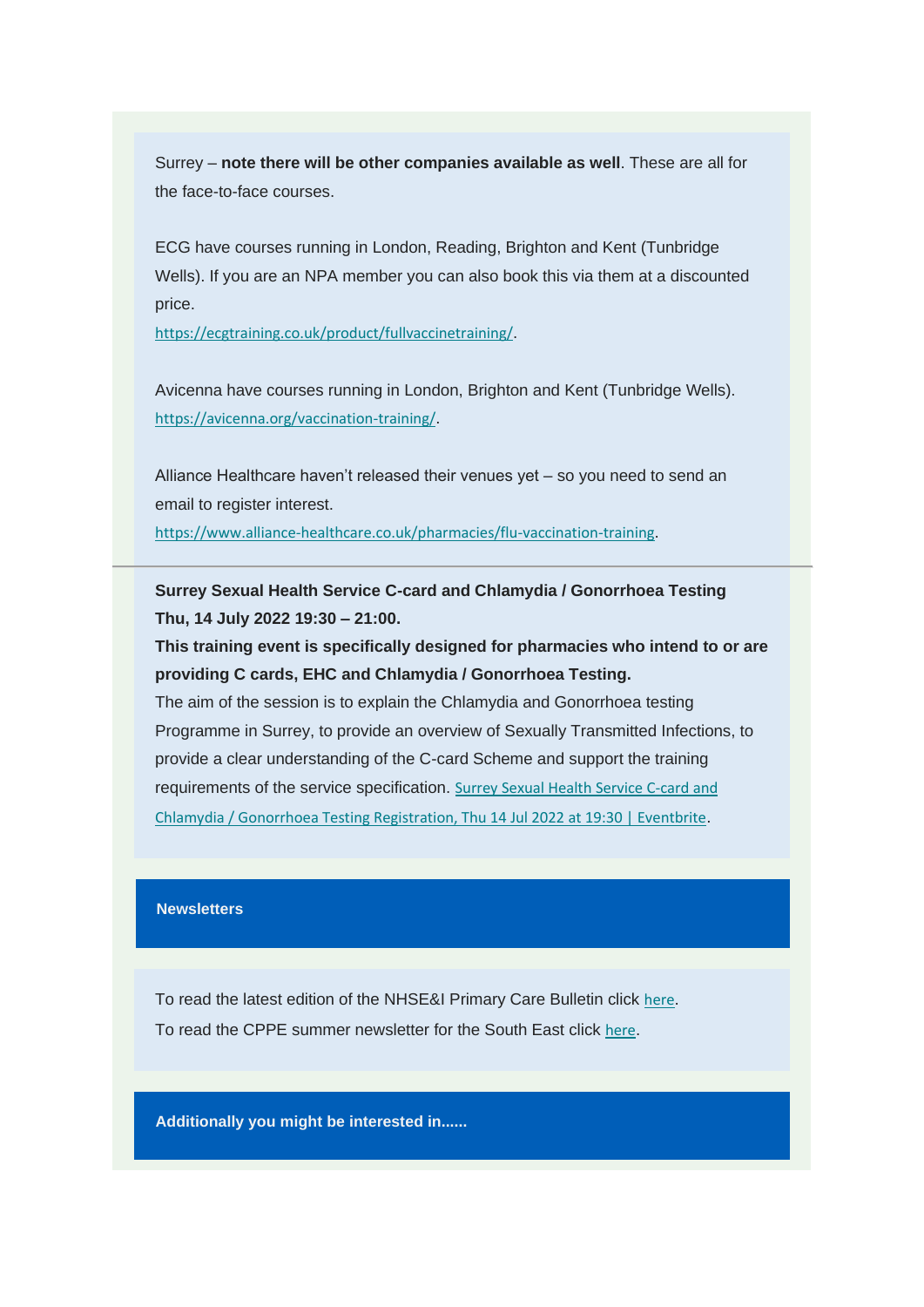**Health Education England (HEE) Independent Prescribing for Pharmacists webinar**

**Choice of options to attend:**

- **Tuesday 5th July - 18:00-20:00**
- **Thursday 7th July - 10:00-12:00**

The focus of this webinar will be an update on the Independent Prescribing (IP) for Pharmacists training offer currently being developed by HEE for Autumn 2022.

This session aims to inform, inspire and engage pharmacy colleagues who are interested in this training offer. The session will cover:

- How to access HEE funded IP training across all regions in England
- Designated medical practitioner (DMP) and designated prescribing practitioner (DPP) information and guidance
- Progress and next steps for the Initial Education and Training Standards of Pharmacists reform (IETP) and MPharm curriculum, which will enable pharmacists to be independent prescribers at the point of registration by 2026
- Support available from HEE regional and national teams.

**To register for this event please complete this [short survey.](https://communitypharmacyss.us7.list-manage.com/track/click?u=33f7e892f0f58b8b9ecc659cf&id=5150c4b3ac&e=2bf65ab530)**

**Astellas would like to invite you to this online meeting: Urinary Incontinence and the New Medicines Service – Educational Talk For Community Pharmacy Tuesday 28th June 2022: 19:30 – 21:00**

Chair and speaker: **Dr Graham Stretch**, President of the Primary Care Pharmacy Association, Clinical Director of Brentworth PCN, Chief Pharmacist of Argyle Health Group.

19:30 - Welcome-Registration- All 19:35 - Urinary Incontinence and the New Medicines Service – Dr Graham Stretch 20:25 - Questions /Discussion - All 20:55 – Close [Click here to join the meeting](https://communitypharmacyss.us7.list-manage.com/track/click?u=33f7e892f0f58b8b9ecc659cf&id=46addd2638&e=2bf65ab530)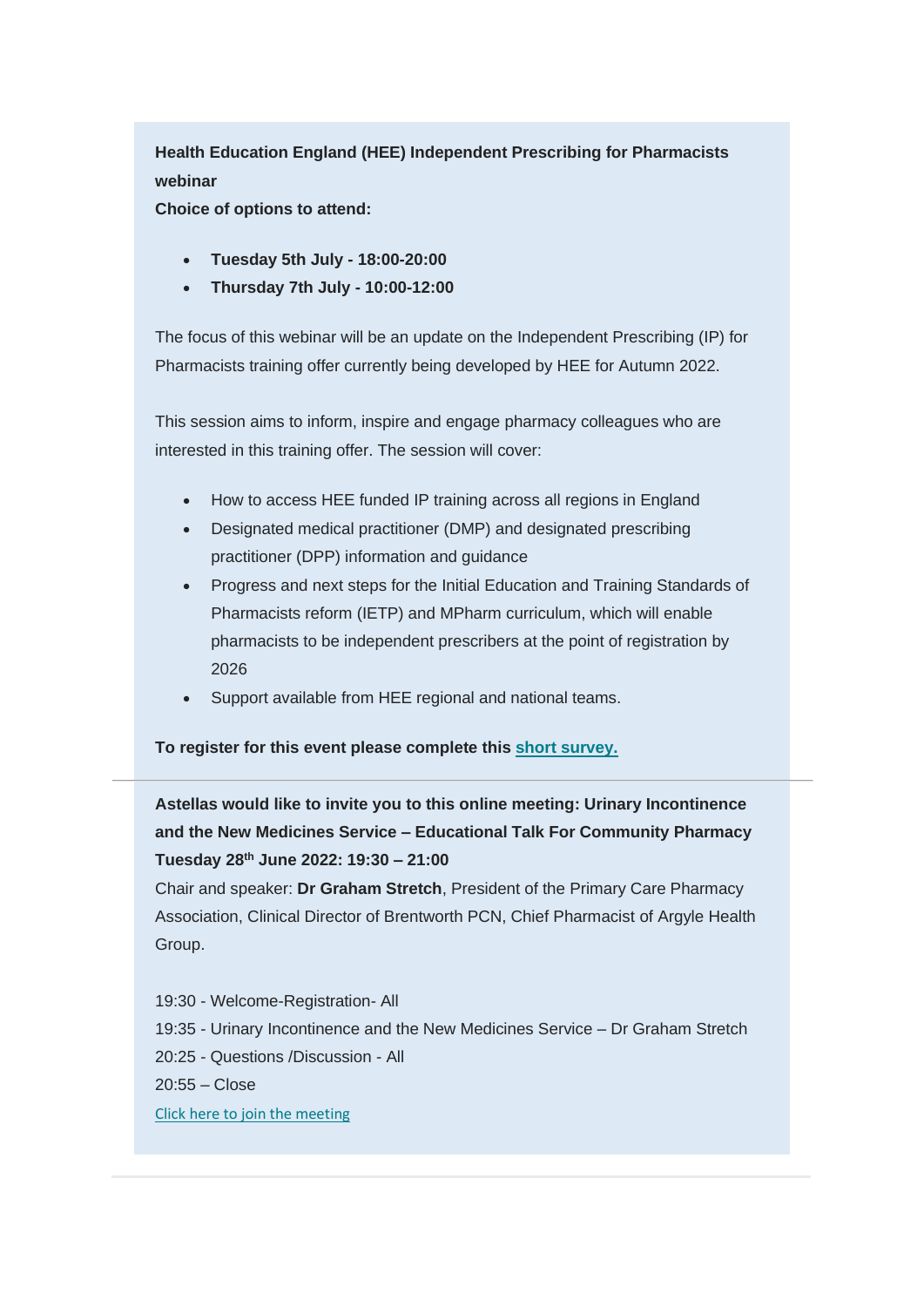#### **NHSE&I Safeguarding webinar for community pharmacy teams**

NHS England and NHS Improvement Community Pharmacy and Safeguarding teams will be [hosting a Level 3 Safeguarding webinar](https://communitypharmacyss.us7.list-manage.com/track/click?u=33f7e892f0f58b8b9ecc659cf&id=f7e31e1249&e=2bf65ab530) for staff working in community pharmacies on **Thursday 30 June, 7pm – 8pm.** With community pharmacy now being able to provide a number of clinical services, it is vital that community pharmacy staff are able to safeguard vulnerable adults, young people and children. A panel, including Kenny Gibson, National Head of Safeguarding, will discuss the signs of abuse and what to do if these signs are recognised in community pharmacy.

# **Inclusive Pharmacy Practice Advisory Board Community Pharmacy Professional Leader Participation**

The Inclusive Pharmacy Practice (IPP) Advisory Board has been established following a programme of work to develop principles and a framework to encourage pharmacy organisations and professionals to embed inclusive pharmacy practice into their work and they now have an exciting opportunity for **2 x Community Pharmacy Professional Leaders** to join their Board.

The Board's objectives include providing advice, guidance and thought leadership to David Webb, Chief Pharmaceutical Officer for England, and the Pharmacy Advisory Group at NHSE&I and to guide and advise on the work of the IPP Programme; supporting partner organisations signed up to the IPP principles to make a measurable difference to patients, pharmacy teams and health inequalities.

The role is open to Pharmacy Technicians and Pharmacists within community pharmacy with the closing date to apply being **17:00 on 28th June 2022**.

Please see Expression of Interest [here](https://communitypharmacyss.us7.list-manage.com/track/click?u=33f7e892f0f58b8b9ecc659cf&id=2ea6ee9af4&e=2bf65ab530) for more details, and please do share widely with community pharmacy colleagues.

#### **Share your views on the antimicrobial stewardship activities**

Pharmacy contractors and their teams are invited to complete a short voluntary survey about the TARGET antibiotic checklist and the other antimicrobial stewardship (AMS) activities that were part of the Prevention Domain of the 2021/22 Pharmacy Quality Scheme (PQS).